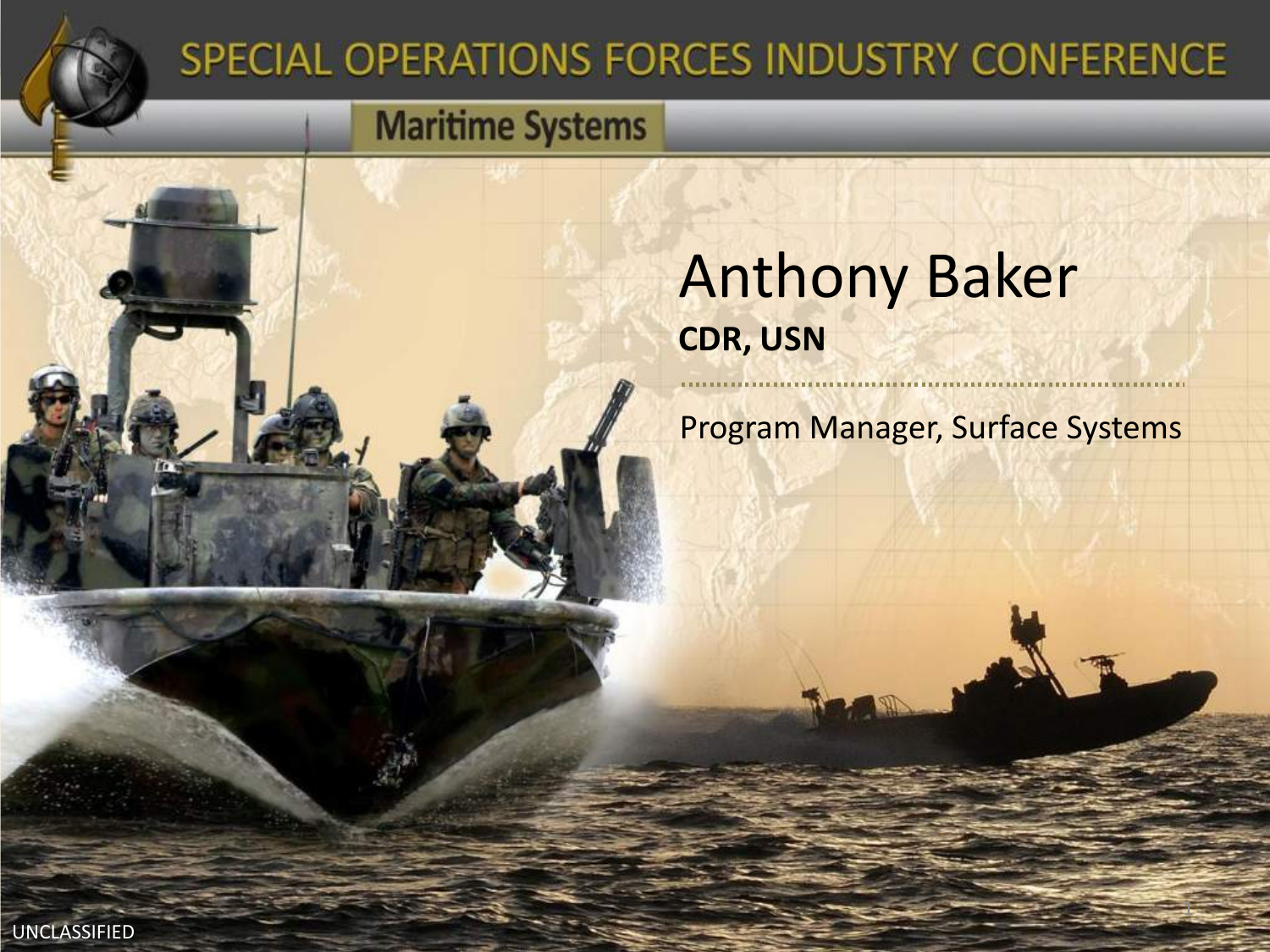## Agenda

- NSW Surface Craft Roadmap
- Update On Program Office Efforts
	- Combatant Craft Assault (CCA)
	- Combatant Craft Medium (CCM)
	- Combatant Craft Heavy (CCH SEALION)
	- Maritime Craft Aerial Delivery System (MCADS)
	- **> Security Forces Assistance (SFA) Craft**
- Strengthening The SOF Bond Vignette
- Business Opportunities
	- Combatant Craft Forward Looking Infrared (CCFLIR) Next
	- Special Operations Craft Riverine (SOCR) Next Generation
- Technology Gaps (Next Generation Surface Systems)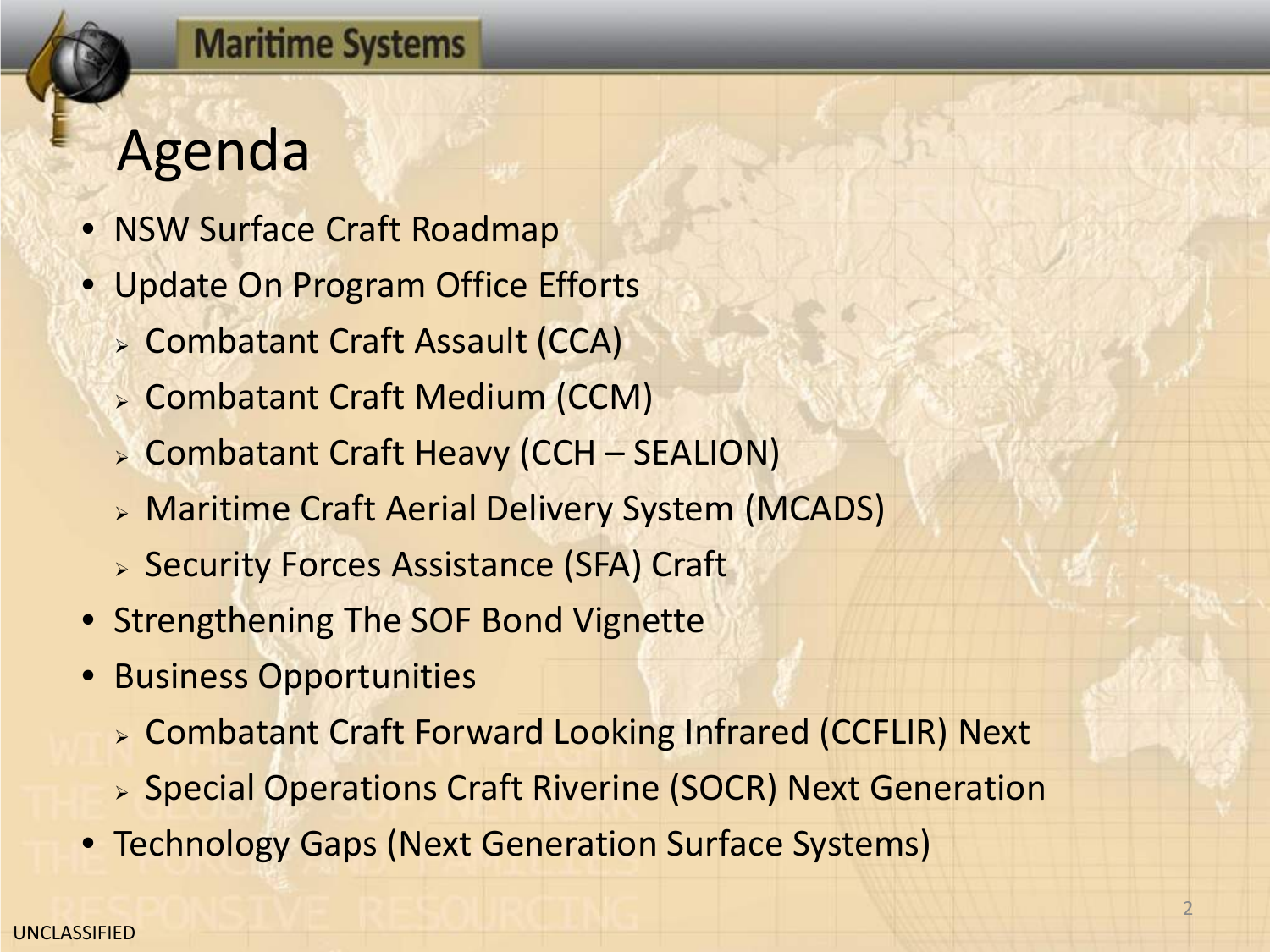## NSW Surface Craft Roadmap

|                                                  | 2012               | 2013<br>2014 |                    | 2015               | 2016<br>2017 |  |
|--------------------------------------------------|--------------------|--------------|--------------------|--------------------|--------------|--|
| 1 active to the form<br><b>MKV SOC</b>           | <b>SUSTAINMENT</b> |              |                    |                    |              |  |
| 18853<br><b>NSW RIB</b>                          | <b>SUSTAINMENT</b> |              |                    |                    |              |  |
| <b>Robert Rd</b><br><b>SOCR</b>                  | <b>SUSTAINMENT</b> |              |                    |                    |              |  |
| $\sqrt{1+2}$                                     | <b>PRODUCTION</b>  |              | <b>SUSTAINMENT</b> |                    |              |  |
| <b>CCA</b>                                       | <b>DEVELOPMENT</b> |              | <b>PRODUCTION</b>  | <b>SUSTAINMENT</b> |              |  |
| <b>CCH/SL</b><br>$F = \frac{1}{2}$<br><b>CCM</b> |                    |              |                    |                    |              |  |
| <u>and u</u><br><b>SFA</b>                       | <b>DEVELOPMENT</b> |              | <b>PRODUCTION</b>  | <b>SUSTAINMENT</b> |              |  |
|                                                  | <b>PRODUCTION</b>  |              | <b>SUSTAINMENT</b> | T.                 |              |  |
| <b>SYSTEMS</b>                                   |                    |              |                    |                    |              |  |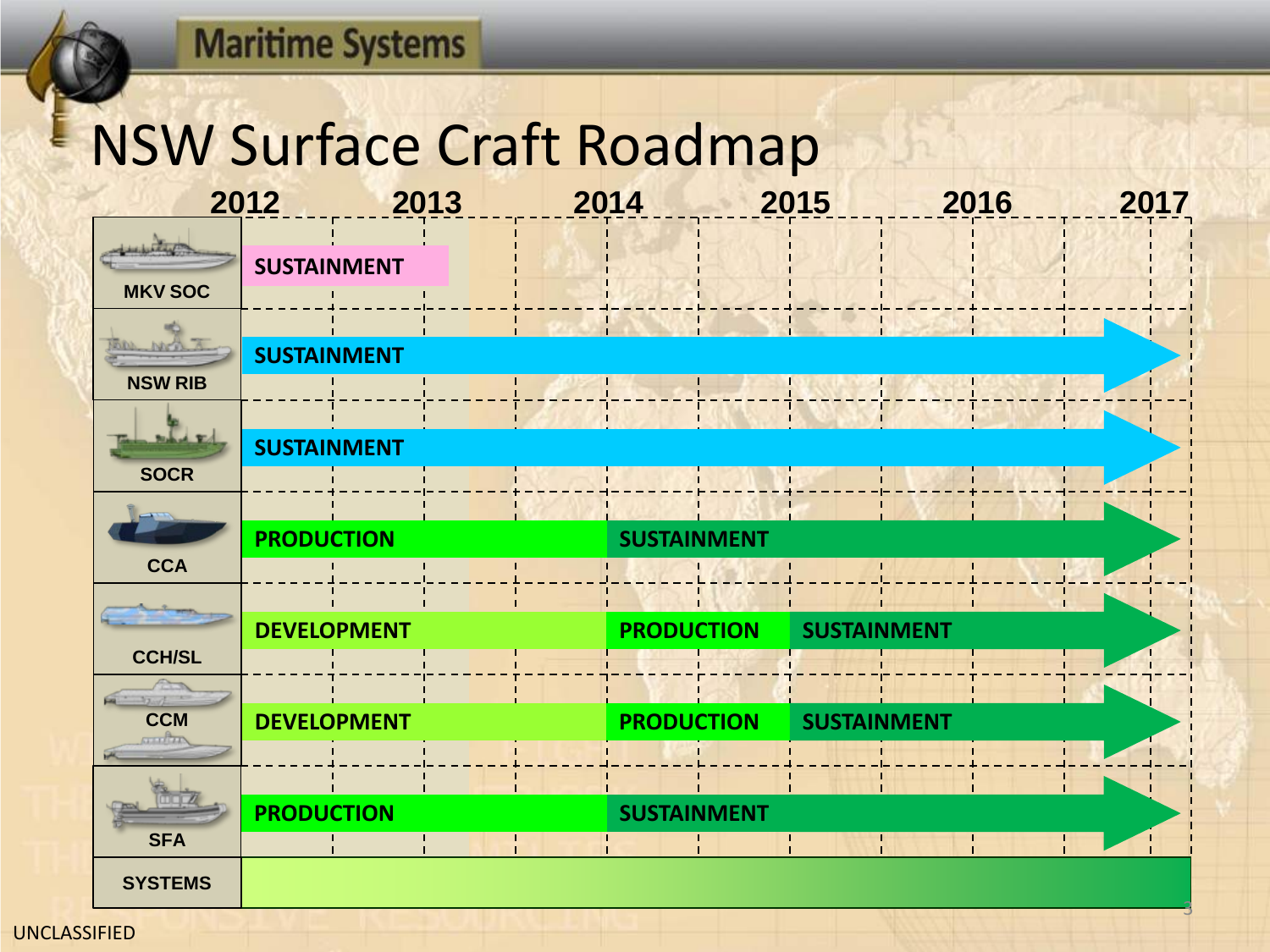## Combatant Craft Assault (CCA)

- Medium Range, Maritime Interdiction Operations In Medium/High Threat Environment. In Addition, Supports Coastal Patrol And SOF Insertion/Extraction Operations.
- Technology Upgrades/Current Efforts:
	- **DESPRINT Composite Technology**
	- **Example Performance Diesel Engines**
	- > Reduction Of Logistical Footprint/Parts Tracking
	- Commodity Procurement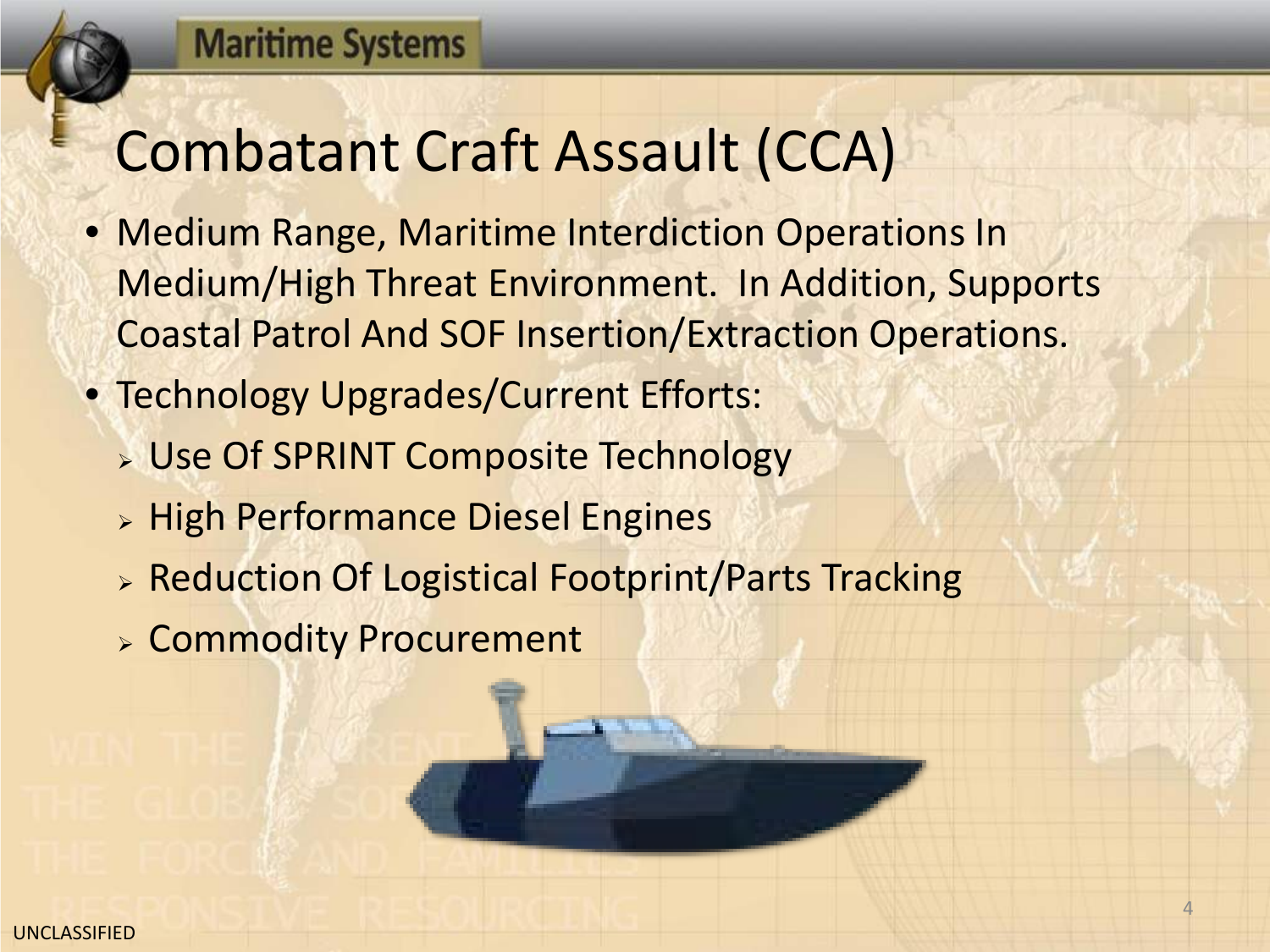## Combatant Craft Assault (CCA)

• Uses State Of The Art Technology For Performance And Crew Situational Awareness

#### **ACQUISITION STRATEGY**

• **Post-Production And Contractor Logistical Support**

#### **POINT OF CONTACT**

- **USSOCOM SORDAC, Surface Systems Program Management Office**
- **813.826.9482 (TILO)**

#### **PERIOD OF PERFORMANCE**

**FUNDING**

• **FY13 Though FY19**

• **PROC: FY13 Through FY19** • **O&M: FY13 Through FY19**

#### **MILESTONES**

- **First Delivery: Oct 2013**
- **IOC: 4QFY15**
- **FOC: 3QFY16**

#### **CURRENT CONTRACT/OEM**

• **TBD**

UNCLASSIFIED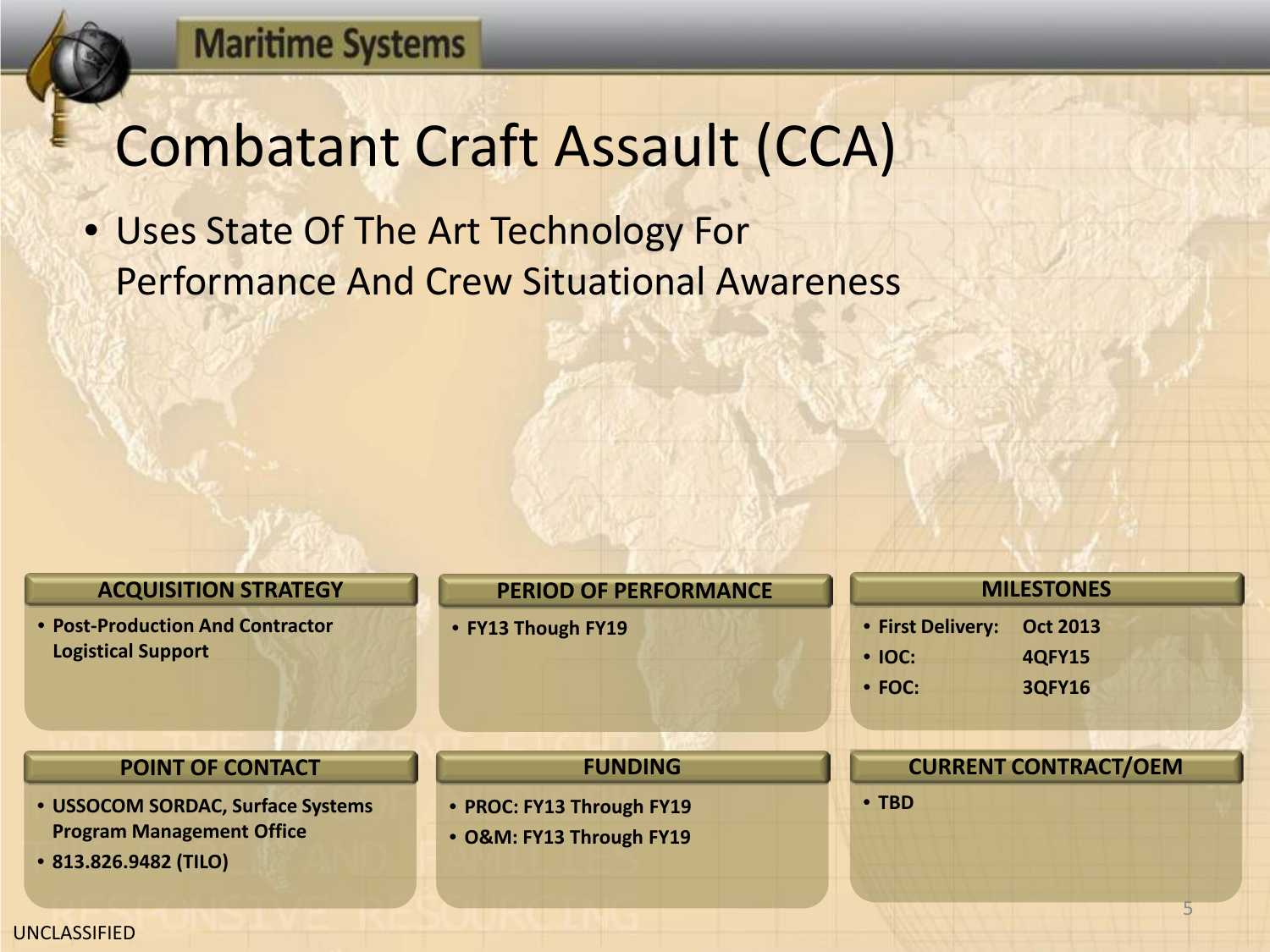# Combatant Craft Medium (CCM) Mk1

- Replacement For MK V Special Operations Craft And NSW RIB
- Multi-role Surface Combatant Craft With The Primary Mission Of Inserting And Extracting SOF In Medium Threat Environments
- Envisioned As An Essential Step In Providing A Modern, Clandestine, Agile, Adaptive, And Operationally Capable Maritime Craft As A Force Multiplier Within The SOF Structure
- Technology Upgrades/Current Efforts:
	- **> Remote Weapons Integration**
	- Wide-band SATCOM On The Move
	- Down Selected To Two Vendors: USMI, OIW
	- **> Test Article Deliveries: May 2013**
	- Government Testing: May Sep 2013



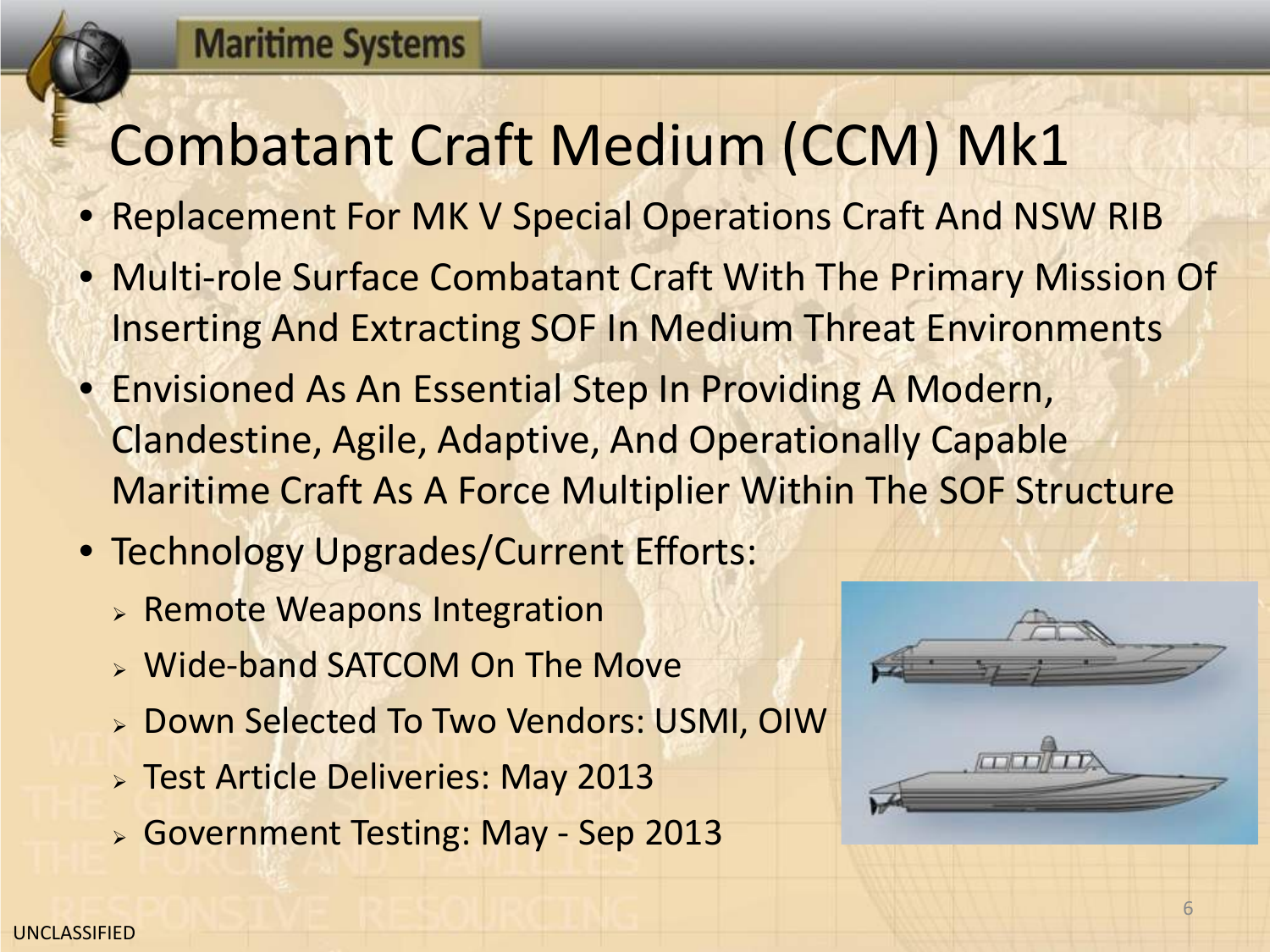## Combatant Craft Medium (CCM) Mk1

- Designed To Be:
	- C-17 Transportable
	- Carry A 4-man Crew And 14-19 Passengers

#### **ACQUISITION STRATEGY**

- **Full And Open Competition**
- **Requirement For 30 Craft**

#### **POINT OF CONTACT**

- **USSOCOM SORDAC, Surface Systems Program Management Office**
- **813.826.9482 (TILO)**

#### **PERIOD OF PERFORMANCE**

• **10 Year Period Of Performance For Production, Engineering, And Contractor Logistics Support**

#### **FUNDING**

- **RDT&E: FY13 Through FY18**
- **PROC: FY13 Through FY16**
- **O&M: FY13 Through FY18**

| <b>MILESTONES</b>        |               |  |  |  |
|--------------------------|---------------|--|--|--|
| • Test Article Delivery: | <b>3QFY13</b> |  |  |  |
| • MSB:                   | <b>2QFY14</b> |  |  |  |
| • MSC:                   | <b>3QFY14</b> |  |  |  |
| • IOC:                   | <b>4QFY15</b> |  |  |  |
| $\cdot$ FOC:             | <b>3QFY20</b> |  |  |  |

#### **CURRENT CONTRACT/OEM**

7

- **Oregon Iron Works**
- **United States Marine, Inc.**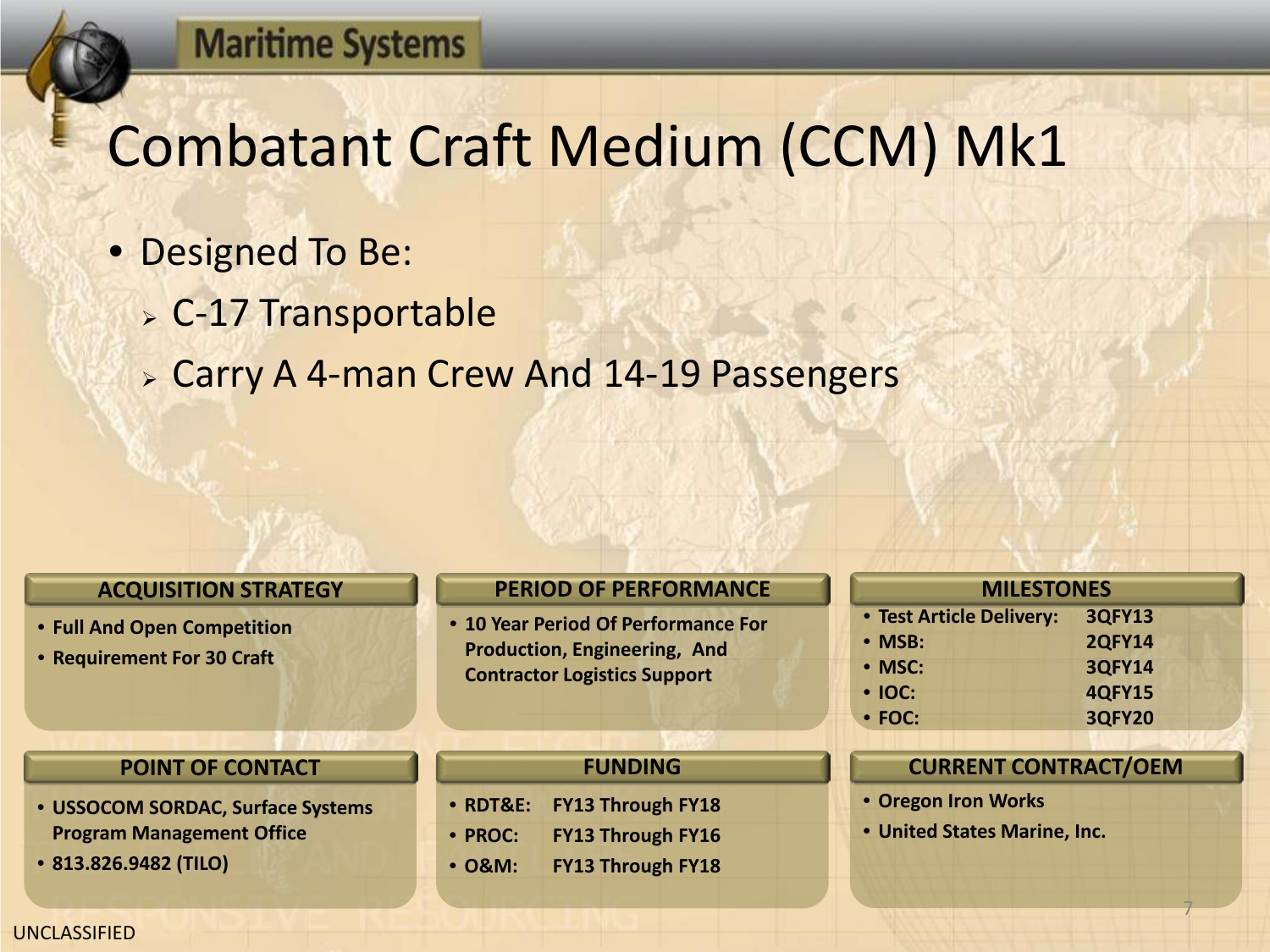# Combatant Craft Heavy (CCH – SEALION)

- Medium To Long Range Combatant Craft For Clandestine Insertion/ Extraction Of SOF In A Medium To High Threat Environment
- Transportable By C-17 And L-class Well Deck Amphibious Ships
- Variable Payload, Self Deployable From Forward Locations
- Technology Upgrades/Current Efforts:
	- **EXA)** Refurbish And Transition Two Navy Advanced Technology Demonstrators Into Operational Craft (Aug 12 – July 13)
	- Operational Testing (Apr-Nov 2013)

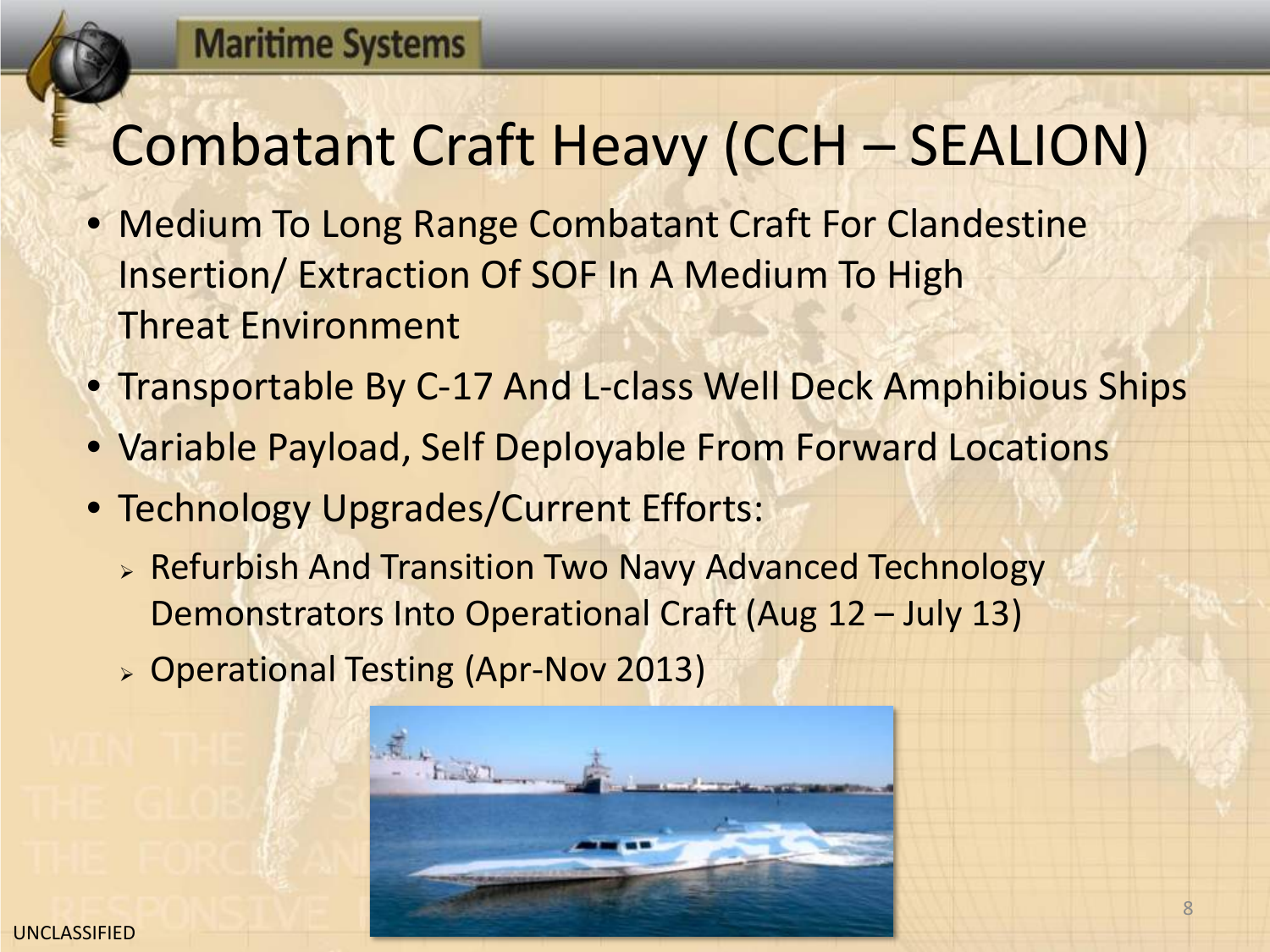## Combatant Craft Heavy (CCH – SEALION)

• Researching Multi-purpose Tactical Trailer - Capable Of C-17 Transport, Wet Launch, DOT Certified

#### **ACQUISITION STRATEGY**

• **Sole Source Contract With Original Equipment Manufacturer**

#### **PERIOD OF PERFORMANCE**

• **Contract Award Was Aug 12 With A 12 Month Period Of Performance**

#### **MILESTONES**

- **MS-B/C & IOC: FY14**
- **FOC: FY18**

#### **POINT OF CONTACT**

- **USSOCOM SORDAC, Surface Systems Program Management Office**
- **813.826.9482 (TILO)**

#### **FUNDING**

- **RDT&E: FY14 Through FY16**
- **PROC: FY17**
- **O&M: FY13 Through FY18**

#### **CURRENT CONTRACT/OEM**

9

• **Oregon Iron Works, INC.**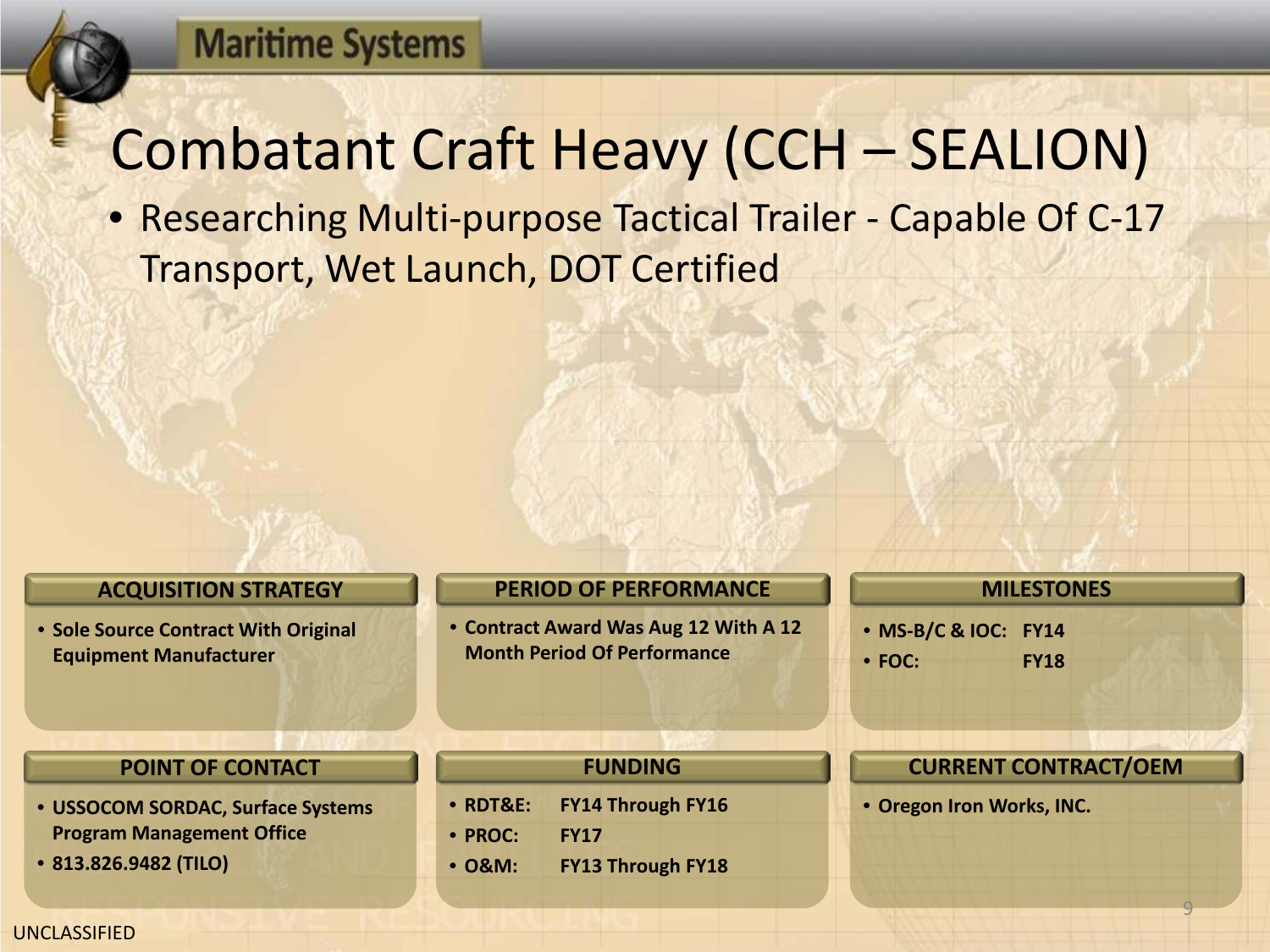# Maritime Craft Aerial Delivery System (MCADS)

- Worldwide Capability Extending The Range Of The NSW RIB
- Certified For Air Drop From C-130, C-5, And C-17
- Consists Of A Platform, Mechanical And Pyrotechnic Releases, Parachutes And NSW RIB MOD Kit
- Technology Upgrades/Current Efforts:
- Increase In Cargo Carrying Capacity



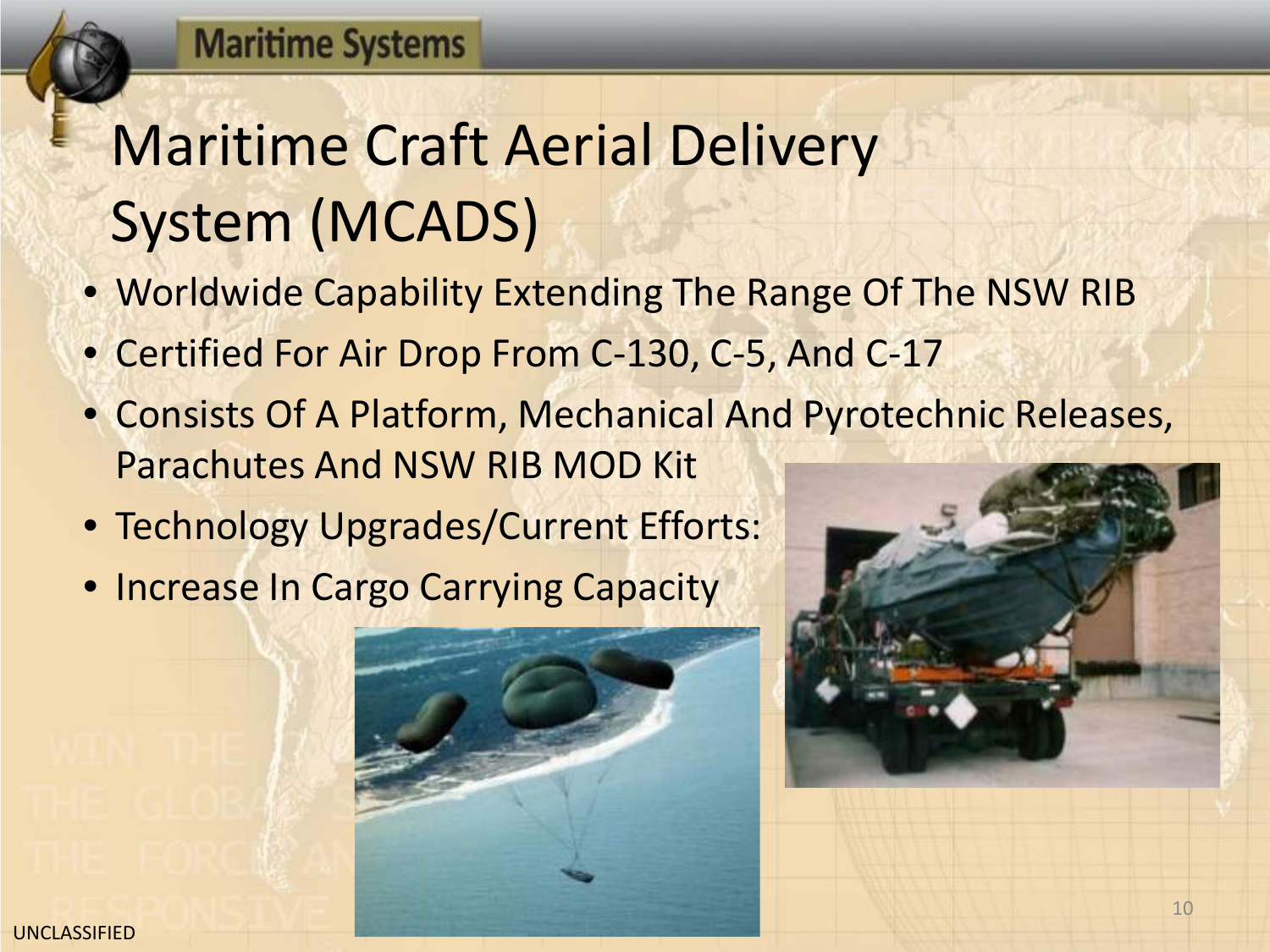# Maritime Craft Aerial Delivery System (MCADS)

- System Is Currently In Sustainment
- Replacements Procured Via Sole Source Contracts And National Stock System

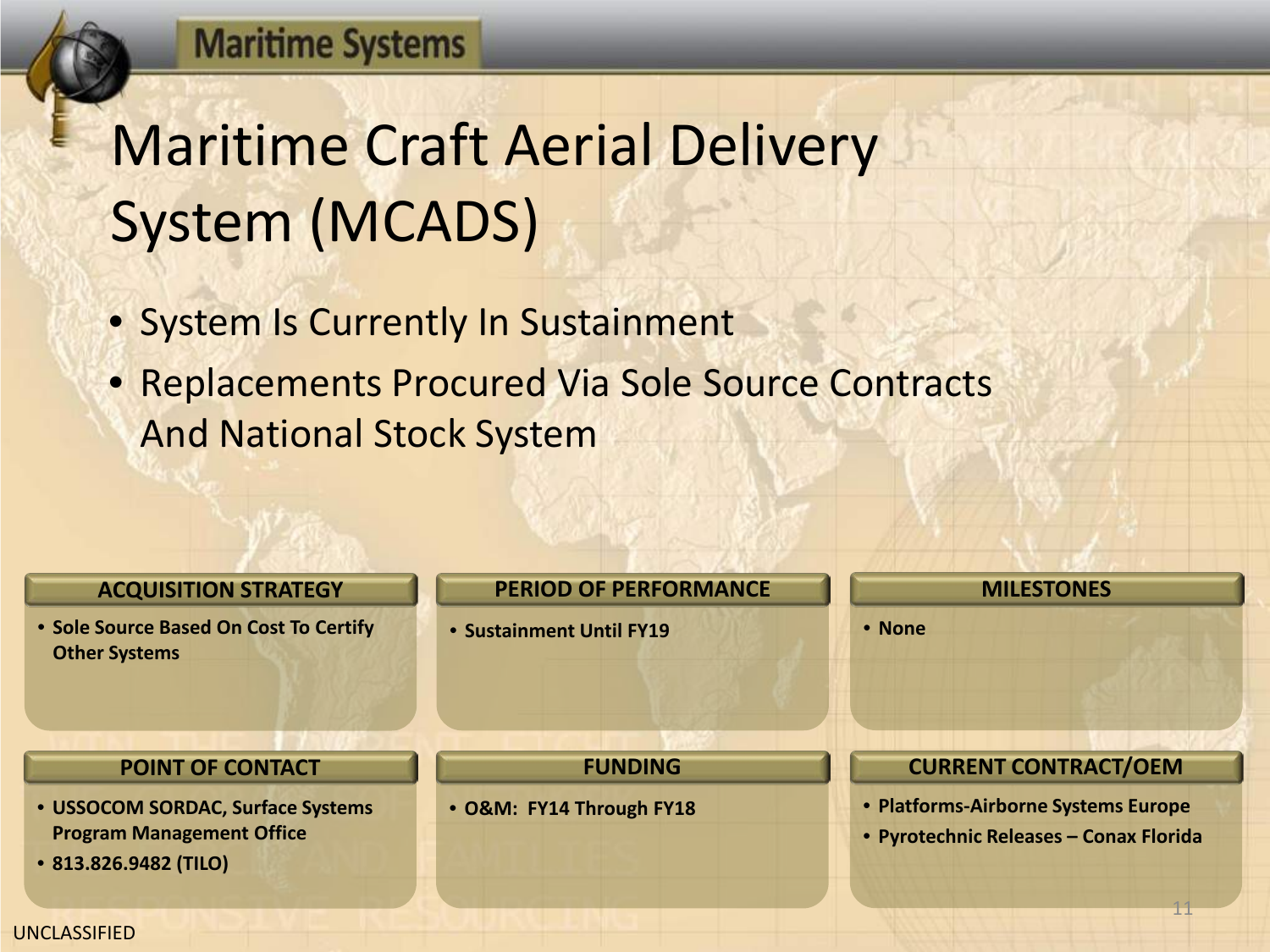# Security Force Assistance (SFA) Family of Craft

- Previous Procurement Was For SFA-Small (25 Foot) Craft To Train With Partner Nations In Coastal Line Patrol Operations. Used In A Low And Permissive Threat Environment.
- Technology Upgrades/Current Efforts:
	- **EXA** Current Procurement Is For SFA-Large (38 Foot) Craft Which Will Enable NSW To Train Partner Nations In Patrol Coastal Operations. Craft Will Be Stationed In CONUS And Not Deploy.



**Small**

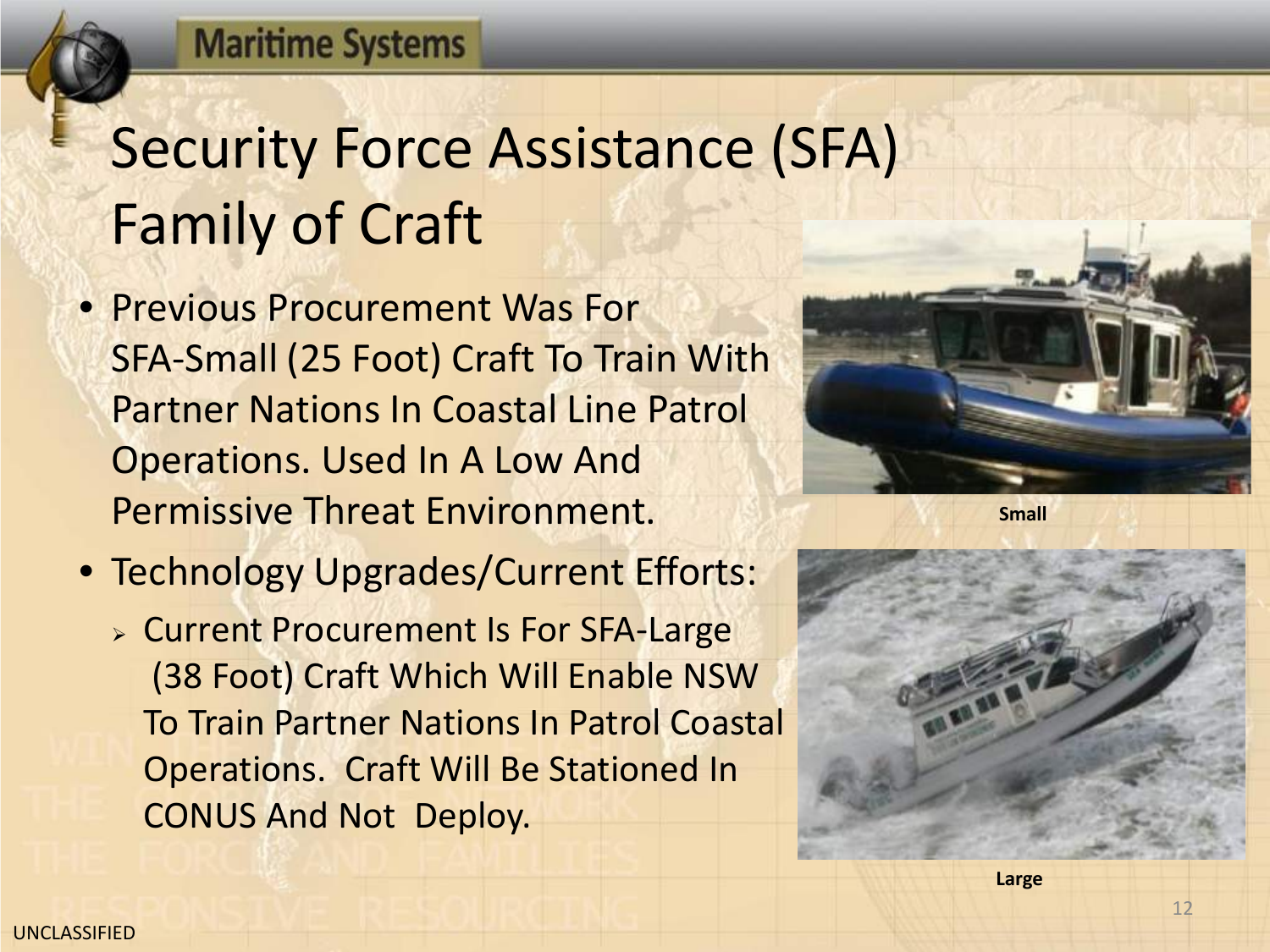# Security Force Assistance (SFA) Family of Craft

• Commercial-Off-The-Shelf Procurement Via GSA

#### **ACQUISITION STRATEGY**

- **Commercial-Off-The-Shelf (GSA)**
- **Requirement For 12 SFA-Small And 5 SFA-Large**

#### **POINT OF CONTACT**

- **USSOCOM SORDAC, Surface Systems Program Management Office**
- **813.826.9482 (TILO)**

#### **PERIOD OF PERFORMANCE**

• **Contracts Awarded For Procurement In Oct 12 With Expected Delivery In Aug 13** 

**FUNDING**

• **PROC: FY13 Through FY18** • **O&M: FY13 Through FY18**

#### **MILESTONES**

• **None**

#### **CURRENT CONTRACT/OEM**

• **GSA w/Safe Boats For SFA-Large And SFA-Small**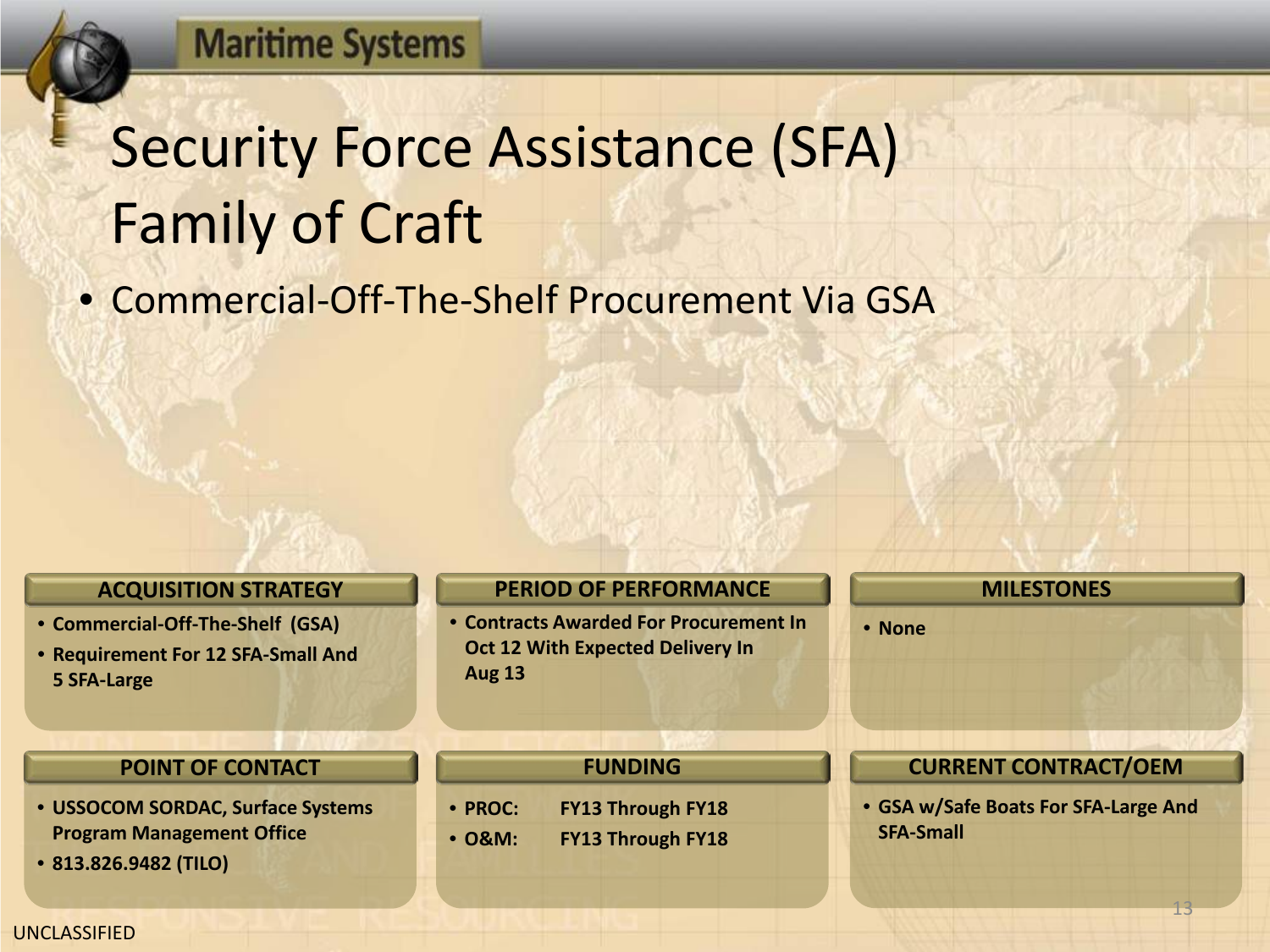# Naval Small Craft Instruction and Technical Training School (NAVSCIATTS)

**Mission:** "NAVSCIATTS Conducts Foreign Internal Defense (FID) In Support Of Combatant Commanders IAW Commander, US Special Operations Command Priorities Using In-resident Training And Mobile Training Teams (MTTs) To Prepare Partner Nation Forces To Conduct Small Craft Operations In Riverine Or Littoral Environments."



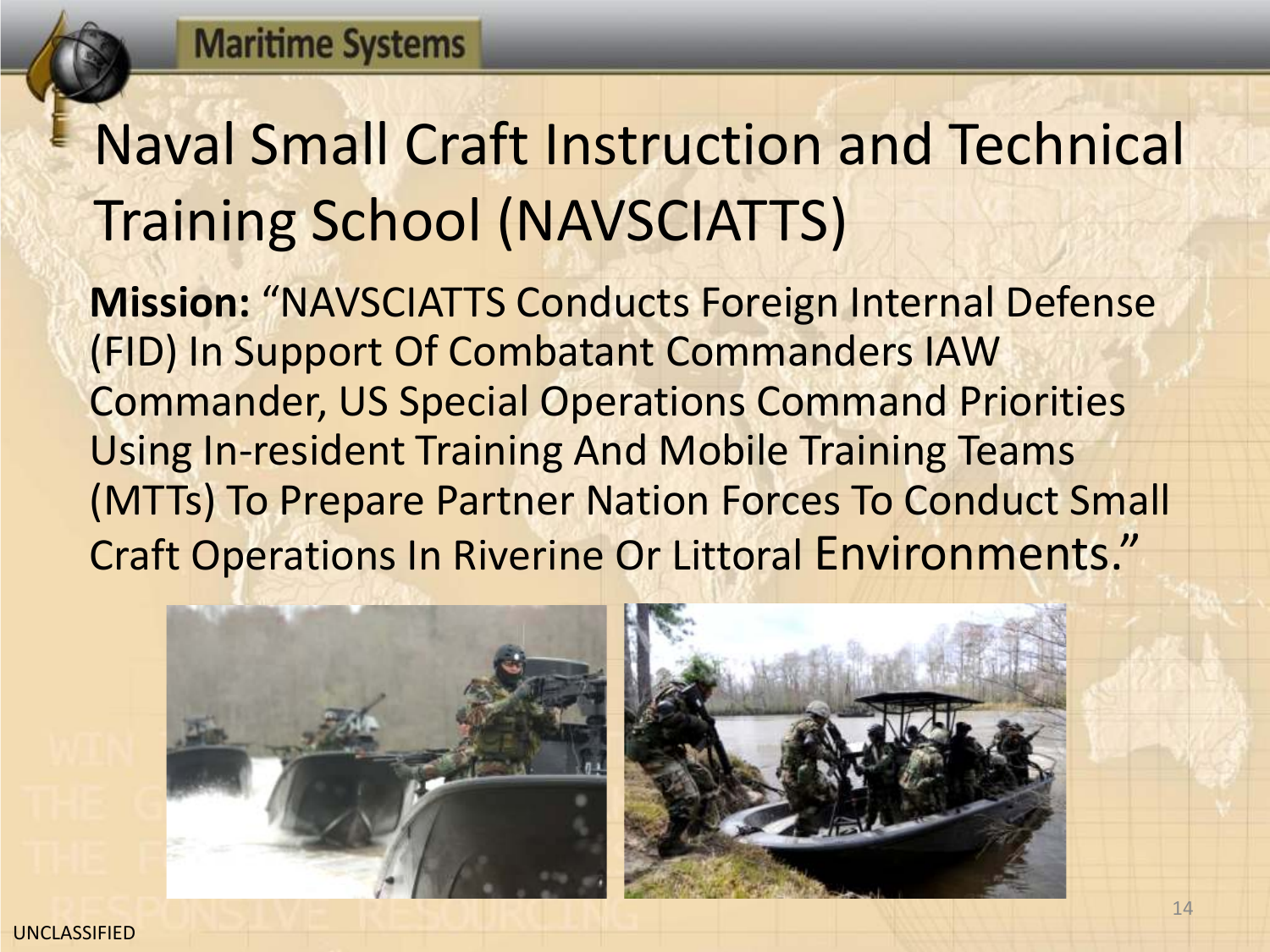## In Resident Training

- **1. Patrol Craft Officer-Riverine COI (9 Weeks)**
- **2. Patrol Craft Officer-coastal COI (9 Weeks)**
- **3. International Tactical Communications COI (5 Weeks)**
- **4. Outboard Motor Maintenance And Overhaul COI (8 Weeks)**
- **5. Diesel Systems Overhaul And Maintenance (8 Weeks)**
- **6. Patrol Craft Hull Maintenance**

**(8 Weeks)**

- **7. International Small Arms Maintenance (4 Weeks)**
- **8. Waterborne Instructor-Riverine (8 Weeks)**
- **9. Waterborne Instructor-coastal (8 Weeks)**

**10. Strategic Level Small Craft Combating Terrorism Course** 

**(4 Weeks, English Only)**

- **11. Instructor Development Course (2 Weeks)**
- **12. Rule Of Law And Disciplined Military Operations**

**(1 Week)**

**13. Combat Lifesaver Course**

**(2 Weeks)**

Operational Maintenance PME

Senior Officer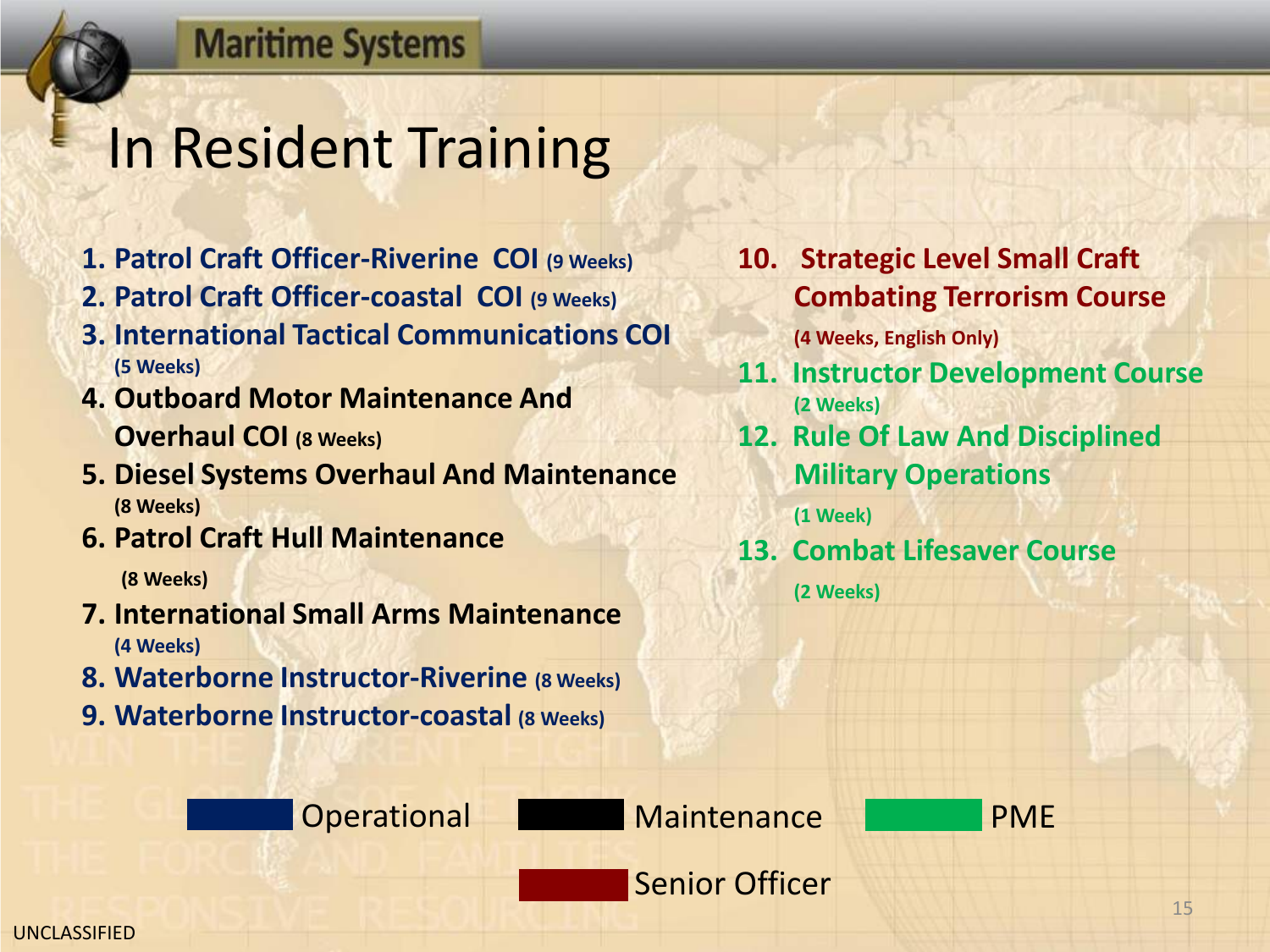# Small Craft "Total Package Approach"

- **FMS And/ Or Grant Equipment Purchases/ US And PN Investment To Support A Capability Development.** Each Case Should Include A Comprehensive "Total Package".
	- "**Assessment**" To Id Capability, Resource And Infrastructure Gaps / Requirements.
	- **All Packages Should Include:**
		- Tactical And Technical Training Lines For Successful Capacity Building. ("Train The Trainer")
		- Small Craft With Prime Movers/ Trailers
		- Facilities, Equipment, Tools, Parts, Etc.
		- In-country Contractor Training ("Knobology" / Equip Specific Training)
- **In-country Engagements To Further Develop Capabilities Via FMS/ Grant Mobile Training Teams And/ Or Title 10 Events.**
	- **Mobile Training Teams:**
		- NAVSCIATTS Uses In-resident Graduates As Primary/Adjunct Instructors.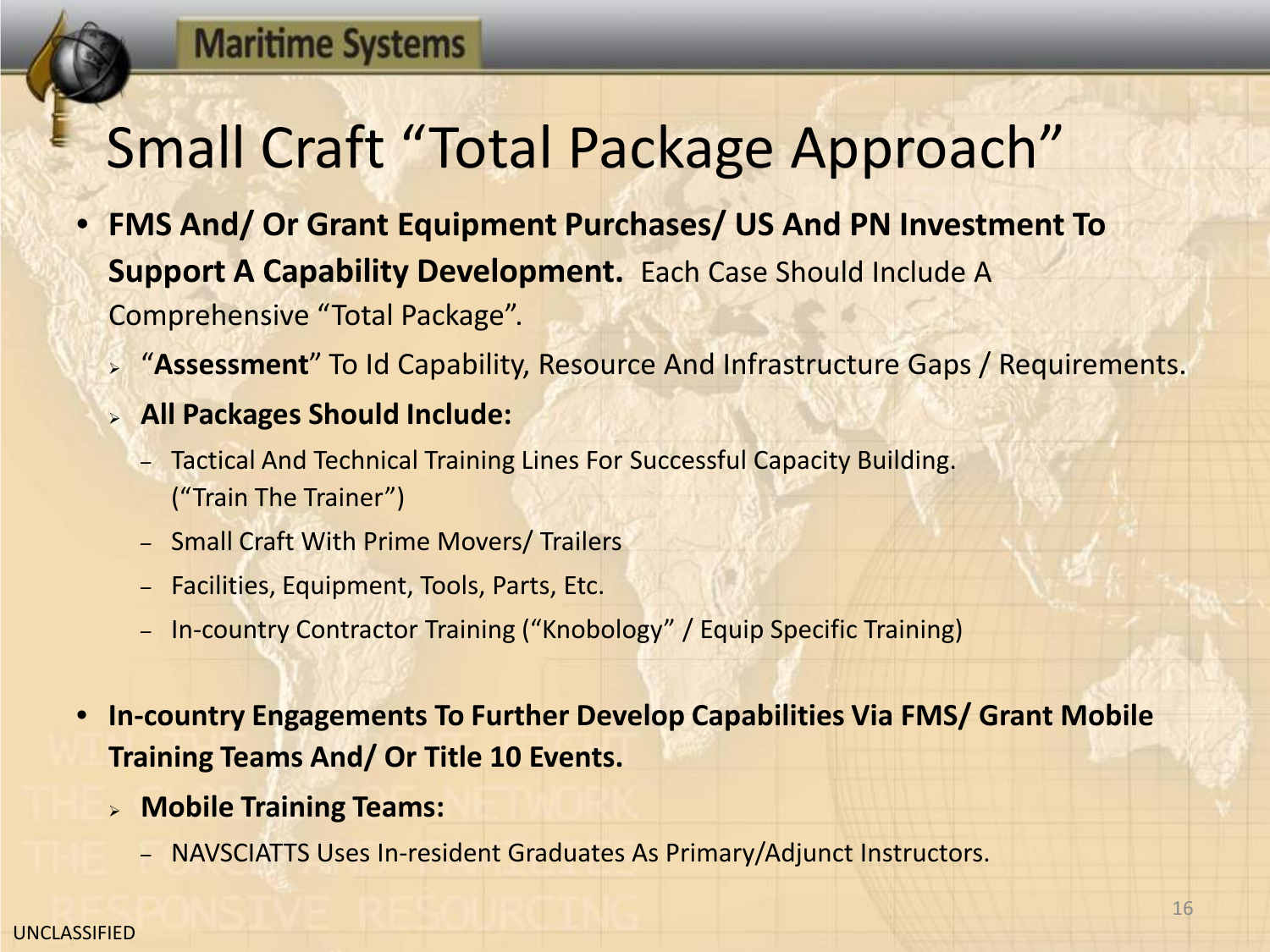# Key Elements for Optimal Training

- Riverine , Coastal And Craft Maintenance Expertise
- Professional Instructor Cadre
- Subject Matter Experts
- Certified Curriculum
- Student Guides English, Spanish, Arabic, French, (8)
- MTTs Tailored To Host Nation Requirements
- Strategic, Operational, Technical Training / Education
- Focused Training Environment (No Distractions)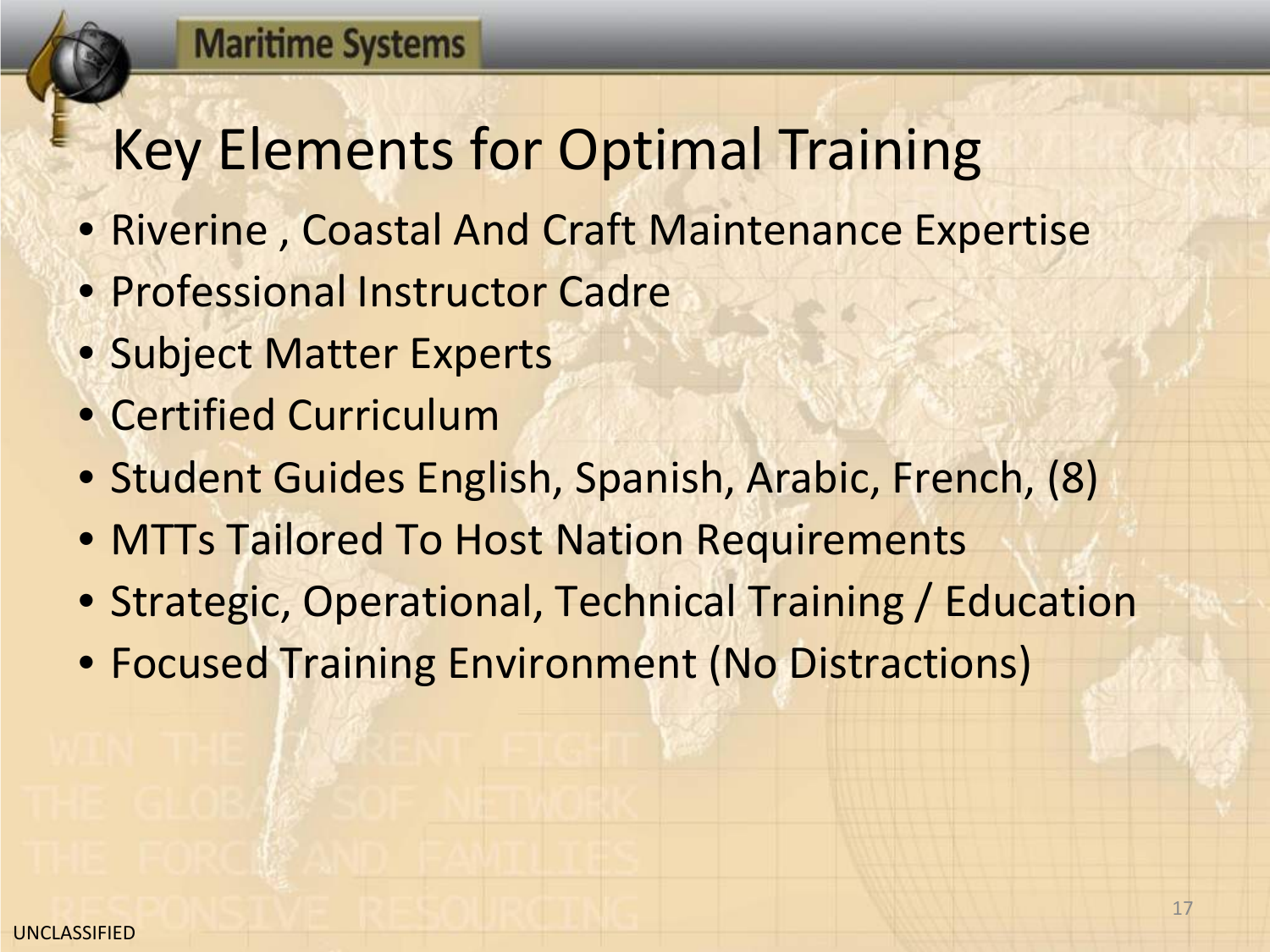## Global Throughput by GCC

## **NAVSCIATTS Has Trained More Than 10,000 International Military Students From More Than 95 Allied Nations.**

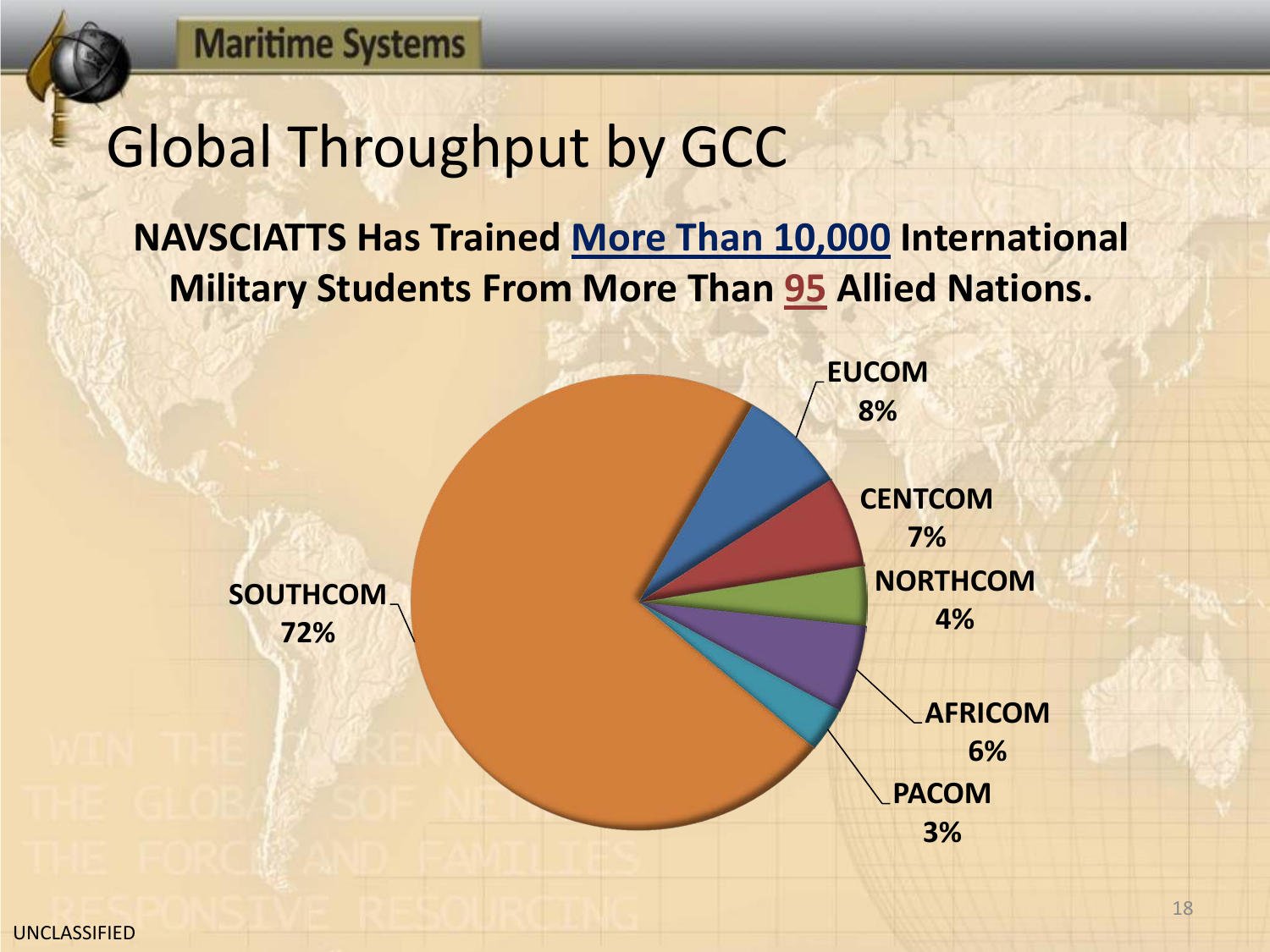## Business Opportunities

## • **CCFLIR Next**

> Funding: RDT&E: FY14 Through FY16 PROC: FY14 Through FY18 O&M: FY13 Through FY18

- Acquisition Strategy:
	- Full And Open Competition
	- Requirement For All Combatant Craft
- **SOCR Next Generation**
	- **Eunding: Procurement FY 15 Through FY 18**
	- Acquisition Strategy: TBD
- **Next Generation Surface Systems**
	- > Funding: RDT&E: FY14 Through FY16
	- Acquisition Strategy: SIBR Development Projects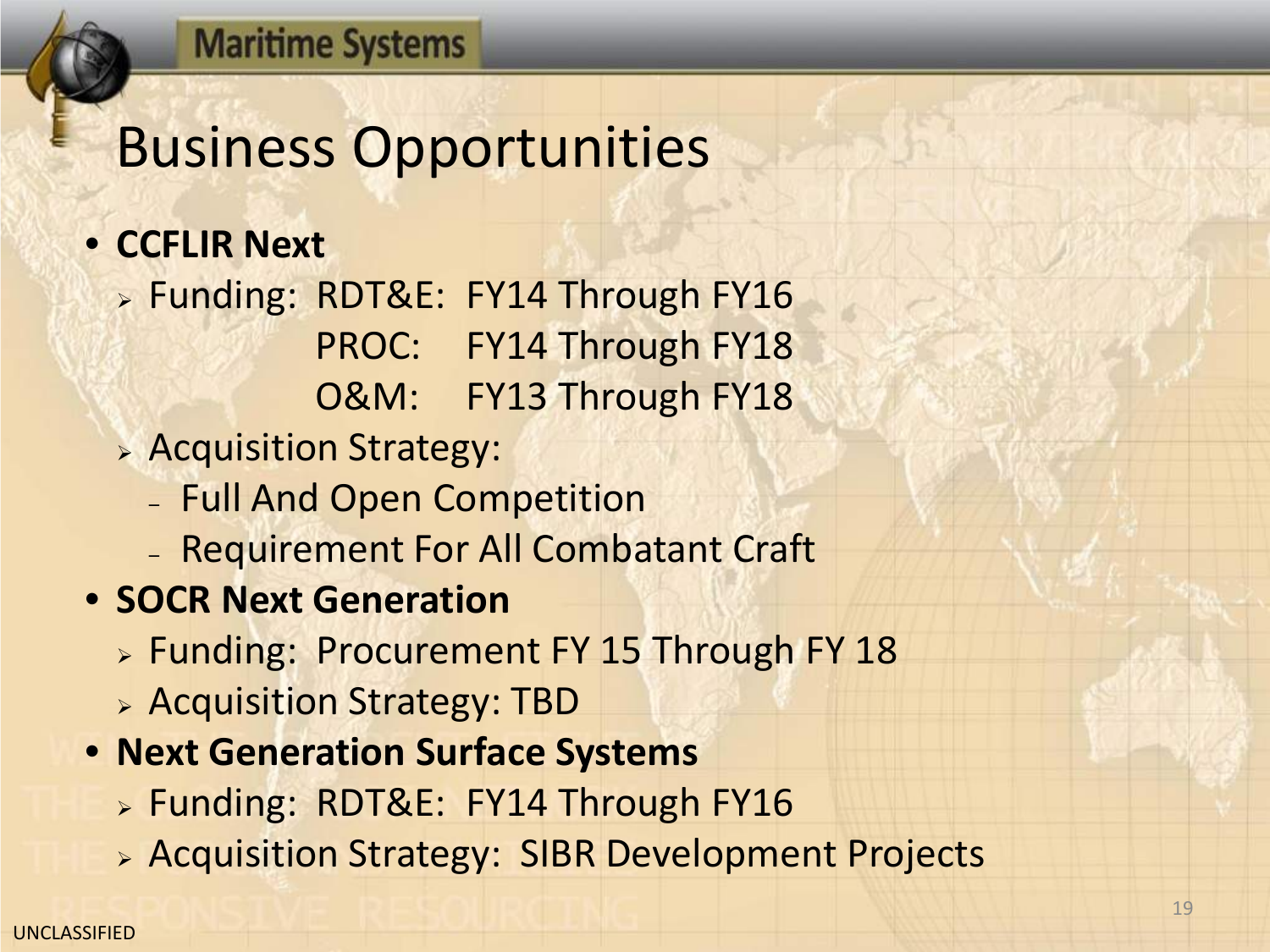# Combatant Craft Forward Looking Infrared (CCFLIR) Next

- Ruggedized, Marinized, Light -Weight, Gyro Stabilized, Cryogenically Cooled, Day Color, Low Light, Camera, Infrared Camera, Laser Range Finder And Laser Pointer
- Technology Upgrades/Current Efforts:
	- Software Upgraded To Reduce Display Clutter/ Enabled All Output Protocols/Improved Tracker Function
	- > Implementation Of Joy Stick Control Unit (All NSW Craft)
	- 360 Degree Situational Awareness, Larger Focal Plane Arrays And Multispectral Arrays
	- > Integration With Remote Weapon Systems (RWS) To Improve User Interface
	- Thermal And Radar Signature Reduction/Survivability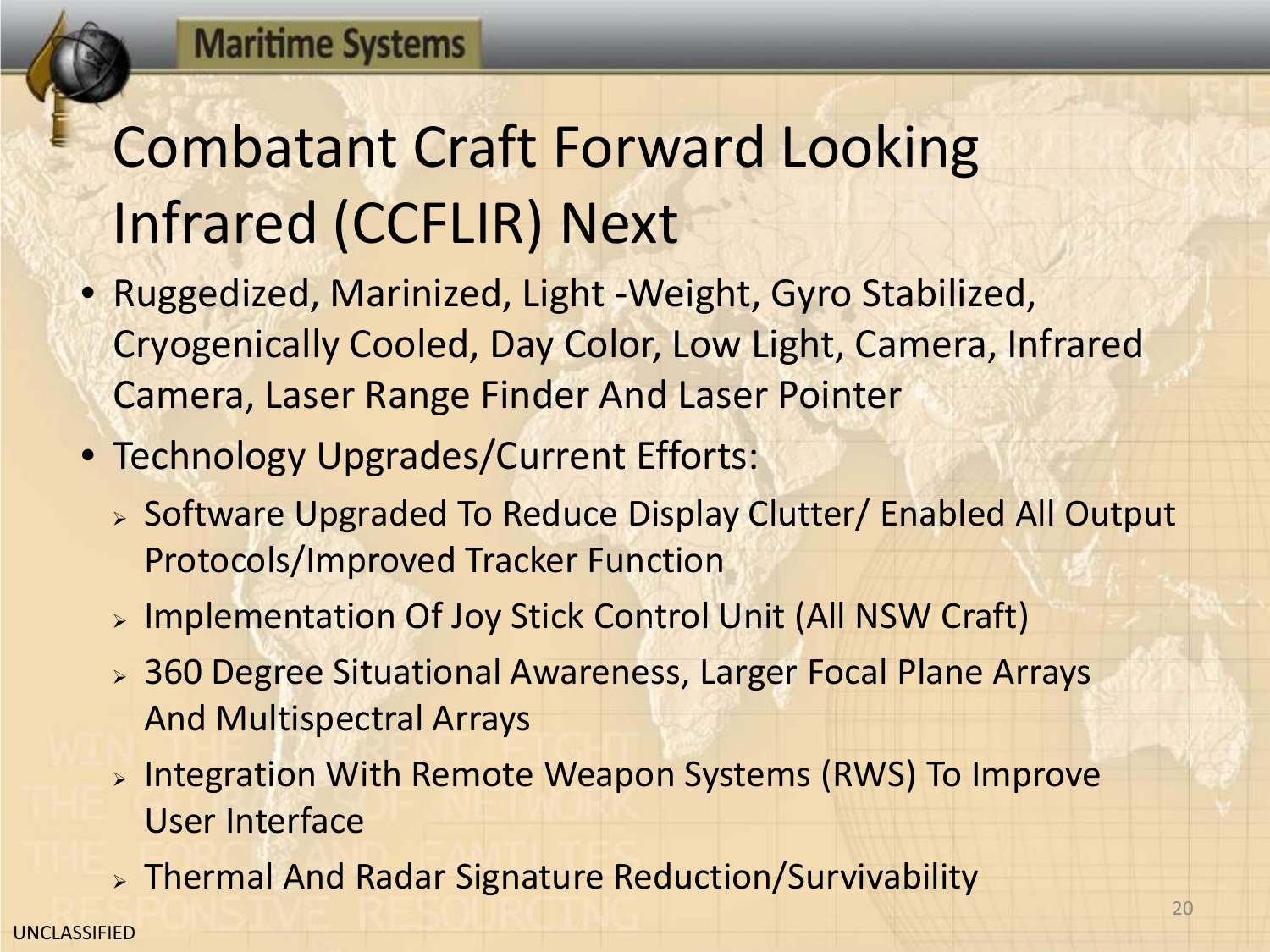# Special Operations Craft Riverine (SOCR) Next Generation

- Short Range Insertion And Extraction Of SOF And Waterborne Special Reconnaissance In A Riverine And/Or Littoral Environment – Current Sustainment Contract Ends In CY14
- SOCR Replacement Will Use Present Technology In Terms Of Hull Structure, Power Train, On-board/Off-board Sensors, And Armor To Increase Current Capabilities
- Technology Upgrades/Current Efforts:
	- **Engine Monitoring**
	- $>$  Improve Lightweight Armor



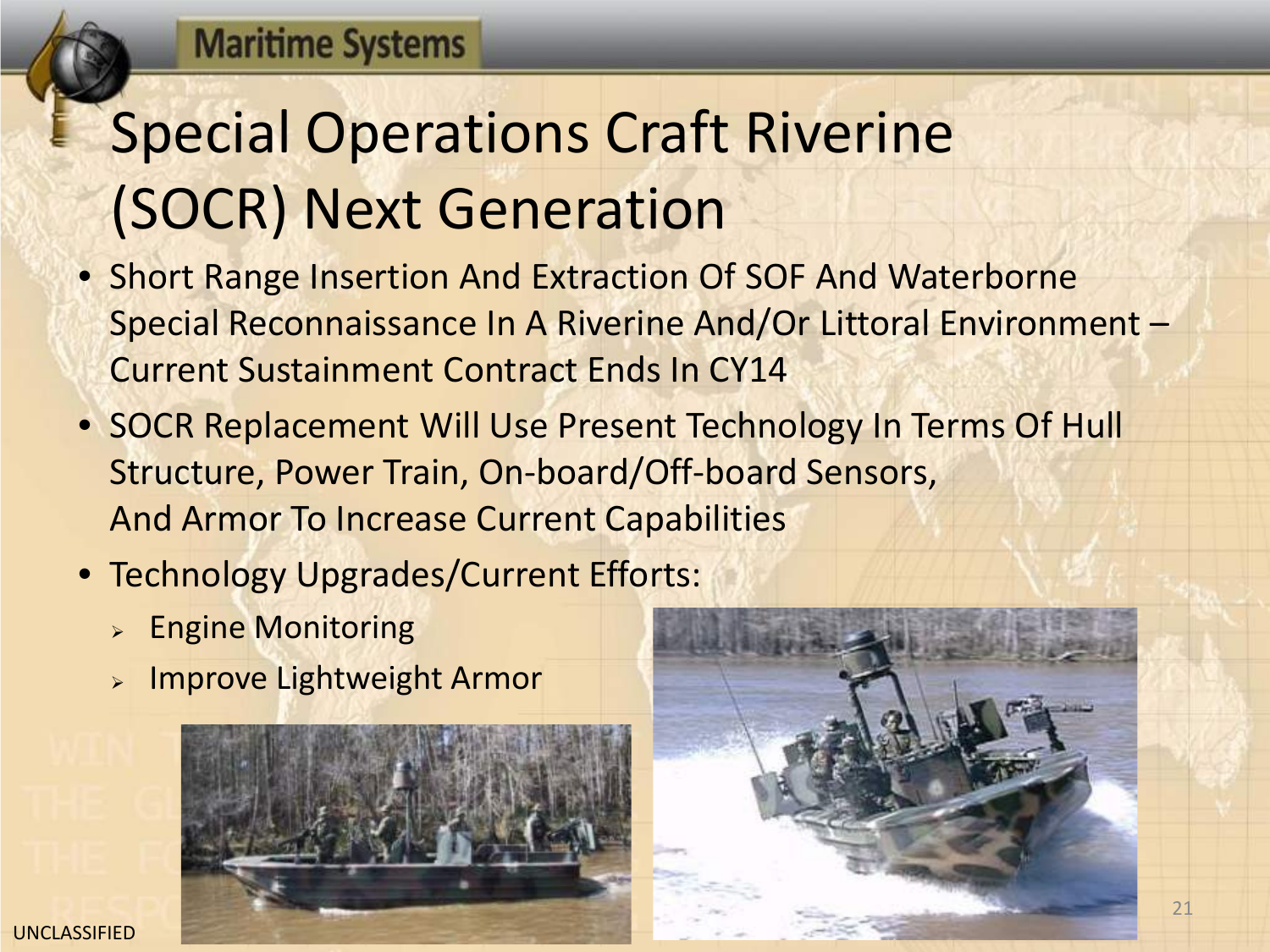# Technology Gaps (Next Generation Surface Systems)

- Shock And Vibration Mitigation
	- Develop/Identify Tools, Metrics, Procedures, And Manning Requirements Needed To Implement A Successful SWCC Health Monitoring Program
	- **> Provide Ability To Accurately Track Individual SWCC** Cumulative Exposure Levels To Repeated Shock Associated With HSC Activities
- High Speed Combatant Craft Automated Ride Control (ARC)
	- Develop A Lightweight ARC Prototype System That Will Dynamically Adjust Craft Systems (Such As Trim Tabs, Effectors And Propulsion Vector) To Reduce Craft Slamming And Rolling By No Less Than 30%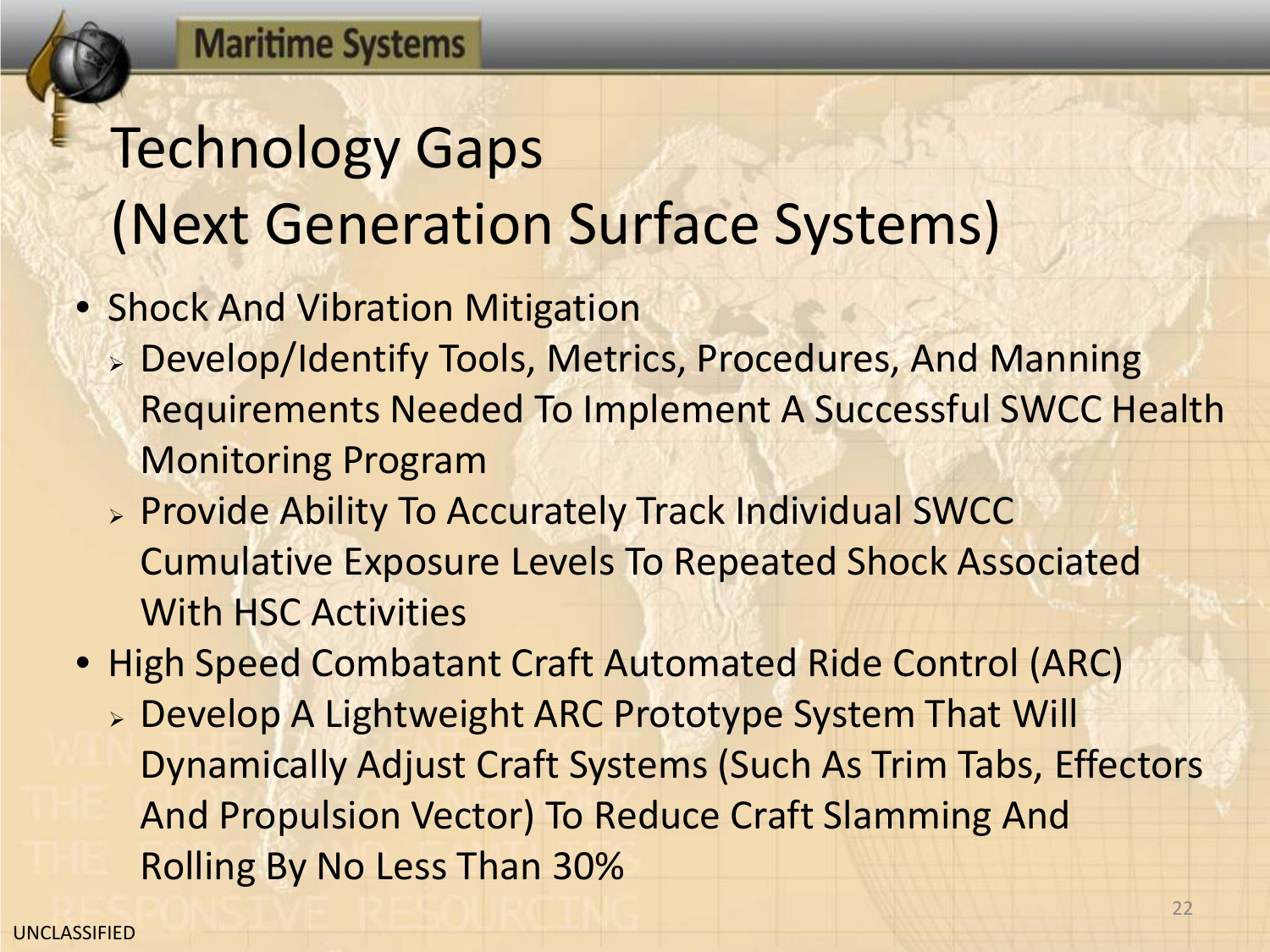# Technology Gaps (Next Generation Surface Systems)

- Wideband SATCOM On The Move
	- Provide High Bandwidth Beyond Line Of Sight And Over The Horizon Capacity
- Propulsion
	- **Example 2 Follow Prower/Weight Ratio And Fuel Efficiency**
- Armor
	- **> Increase Ballistic Protection And Reduce Weight**